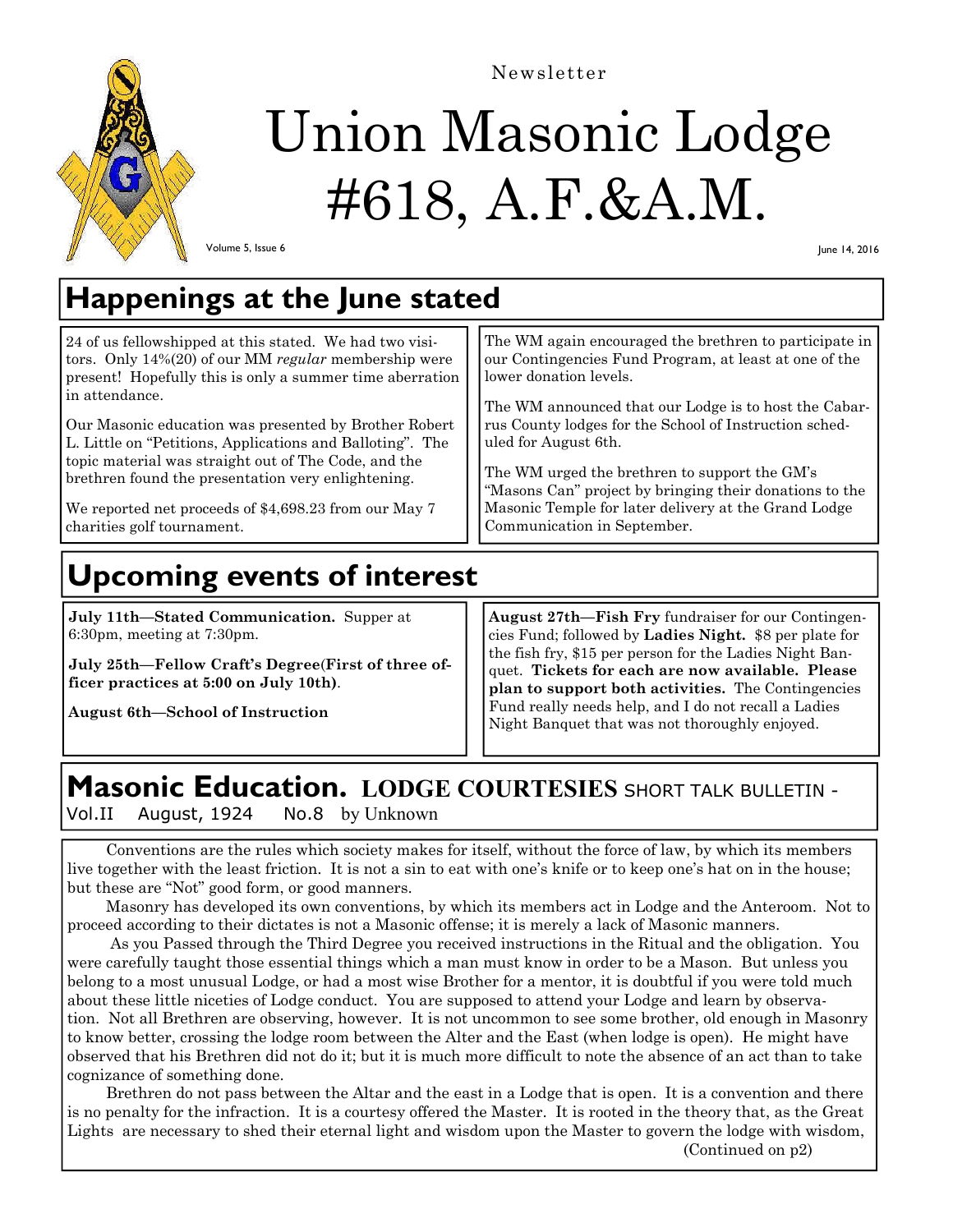| June Birthdays (by age)                                                                                                                                             |                                                                                                                                                                        |                                                                                                                                                                        |
|---------------------------------------------------------------------------------------------------------------------------------------------------------------------|------------------------------------------------------------------------------------------------------------------------------------------------------------------------|------------------------------------------------------------------------------------------------------------------------------------------------------------------------|
| <b>AGE / BIRTH DATE REPORT</b><br>(sorted by age on birth date)<br>84 06/17/1932 WILLIAM T. JOHNSON<br>71 06/06/1945 CLAUDE H. HELMS                                | 68 06/23/1948 RICHARD F. THORN-<br><b>BURG</b><br>55 06/03/1961 ROBERT A. BURGESS<br>JR<br>51 06/14/1965 JAMES W. BENNETT JR                                           | 50 06/24/1966 THOMAS B. HILL<br>42 06/29/1974 MICHAEL P. SEAMAN<br>30 06/30/1986 EDWARD C. DAVIS IV                                                                    |
| July Birthdays (by age)                                                                                                                                             |                                                                                                                                                                        |                                                                                                                                                                        |
| <b>AGE / BIRTH DATE REPORT</b><br>(sorted by age on birth date)<br>78 07/29/1937 ROBERT F. SHINN<br>73 07/19/1942 STEPHEN A. WHITE<br>70 07/07/1945 BERNIE L. PENCE | 65 07/19/1950 DONALD T. HILL<br>61 07/10/1954 WILLIAM R. COX SR<br>61 07/29/1954 DARRELL F. BRAGG<br>54 07/05/1961 JEFFREY M. BRADLEY<br>53 07/17/1962 STANLEY W. DRYE | 52 07/22/1963 CHARLES K. FURR<br>51 07/06/1964 KENNETH J. KIKER<br>50 07/26/1965 DANIEL B. JOHNSON<br>48 07/08/1967 BRIAN K. KNOX<br>47 07/08/1968 ANTHONY W. WILLIAMS |

(Continued from p1)

this light should never be interrupted at any time; except, during the processions of an initiation and degree work; even for an instant.

 Well informed Brethren do not take a seat in the East without an invitation. All Brethren within a tiled room are equal; and the officers are the servants of the Brethren, and not their superiors. All seats, then, might be considered "Open" to all. But Masonry exacts long services of her officers; Past Masters have worked hard and long for the Lodge they love. The Master recognizes their devotion and their loyalty with a special word of welcome, and an invitation to a "Seat in the East" to any distinguished visitor, or some member the Master wishes especially to honor. If all in the Lodge helped themselves to seats in the East there would be no opportunity for the Master to offer that courtesy.

 Brethren who respect the formalities of their Lodge will not enter it undressed; that is, without their apron, or while putting that apron on. The spectacle of a brother walking up to the Altar, tying the strings and adjusting his apron while the Master waits for his salute, is not a pretty one. A man who entered church putting on his collar and tying his necktie could hardly be arrested, but he would surely receive unflattering comment. The strangeness of the new badge of a Mason and unfamiliarity with its meaning cause many to forget that it is as important to a Mason in lodge as clean clothing, properly adjusted is to a man in the street.

The Worshipful Master in the East occupies the most exalted position within the gift of the lodge. A lodge which does not honor its Master, not because of what he himself may be, but on account of the honor given him, is lacking in Masonic courtesy. The position he occupies, not the man, must be given the utmost respect, if the traditions of the Fraternity are to be observed.

 It is, therefore, to the Master, not to John Smith who happens to be the Master, that you offer a salute when you enter or retire from your lodge, or any lodge. Like any other salute, this may be done courteously and as if you meant it, or perfunctorily as if you did not care. The man who puts one finger to his hat brim when he speaks to a woman on the street compares poorly with his well brought up neighbor who lifts his hat. Taking the hat off is the modern remains of the ancient custom of knights who removed their helmets in the presence of those they felt their friends, and thus, before those they wished to honor by showing that they trusted them. A man removes his hat before a woman to show his respect. Touching the brim is a perfunctory salute. Similarly, the salute to the Master is your renewed pledge of fealty and service, your public recognition before all men, of your obligation. It is performed before the Master and the Altar to show him your veneration for his authority, your respect for all that for which he stands. To offer your salute as if you were in hurry, too lazy to properly make it, or bored with its offering, is to be, Masonically, a boor.

 A man in lodge is the servant of his Brethren, if he engages in any lodge activity. Servants stand in the presence of their superiors. Therefore, no Mason sits while speaking, whether he addresses an officer or another brother. This does not refer to conversation on the benches during refreshment, but to discussion on the floor during a business meeting.

(Continued on p3)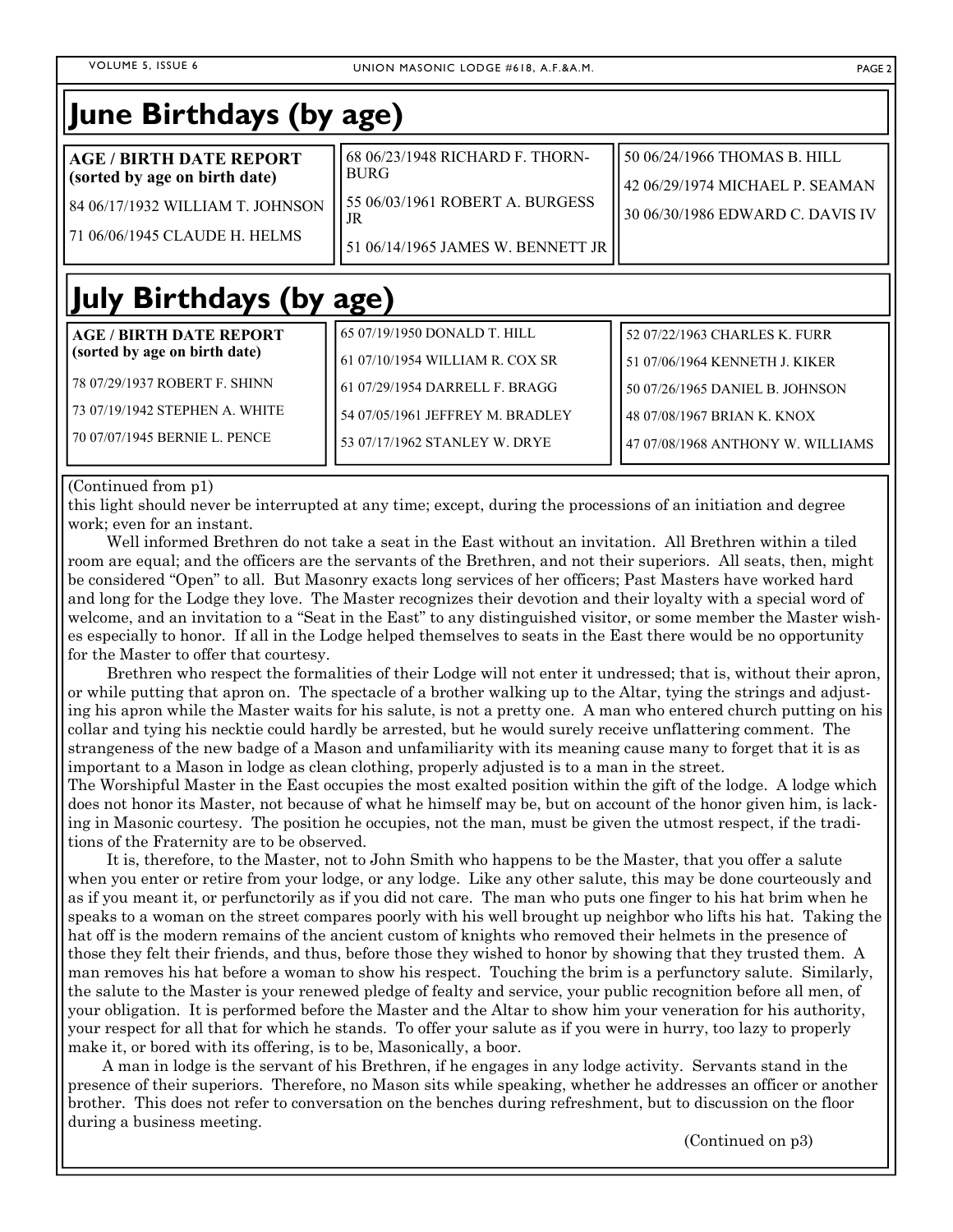#### Continued from p2)

 During the refreshment the Master relinquishes the gavel to the Junior Warden in the South, which becomes, for the time being, constructively the East. All that has been said about the respect due the Master in the East applies now to the Junior Warden in the South.

 It is illegal to enter or leave the room during a ballot; it is discourteous to leave during a speech, or during a degree, except at the several natural periods which end one section and begin another.

 Smoking is permitted in some lodge rooms during the business meeting. Alas, there are some which do not interdict it during a degree! You will, or course, be governed here by the custom of your own lodge, although it is to be hoped you will never lend the weight of your opinion toward establishing the custom of smoking during the solemn ceremonies of a degree. Unless, indeed, you would like to smoke in church!

 A courteous brother does not refuse a request made in the name of the lodge. There are three duties which devolve upon the membership which are too often "the other fellow's business." Every lodge at some time has a knock upon the door from some visiting brother. This requires the services of two brethren from the lodge in the examination committee. Someone has to do that work. To decline it, on any ground whatever, is discourteous to the Master, to whom you have said, in effect, "I don't want to do my share; let George do it. I just want to sit here and enjoy myself while other fellows do the work."

 A degree cannot properly be put on without the services of conductors. When you are assigned such a piece of work, it is not Masonic courtesy to refuse, for the same reasons given above. And if you are selected as a member of the Fellow Craft Team in the Master Mason degree, the only excuse for not accepting is that of physical disability. Like other matters herein spoken of, refusal here is not a Masonic offense. Neither is it a legal offense to drink from a finger bowl, seat yourself at the table before your hostess, or spit on your host's parlor floor! But the convention of good manners is what makes society pleasant, and Masonic good manners make lodge meetings pleasant.

 One does not talk in church. God's House is not for social conversation; it is for worship and the learning of the lesson of the day. A good Mason does not talk during the conferring of a degree. The lodge room is then a Temple of the Great Architect of the Universe, with the brethren working therein doing their humble best to make better stones for His spiritual Temple. Good manners as well as reverence dictate silence and attention during the work; officers and degree workers cannot do their best if distracted by conversation, and the irreverence cannot help but be distressing to the candidates.

 There is a special lodge courtesy to be observed in all debates to any motion. One speaks to the Master; the Master is the lodge. One does not turn one's back on him to address the lodge without permission from him. One stands to order when addressing the chair; customs differ in various jurisdictions as to the method of salute, but some salute should always be given when addressing the Master. The spectacle of two brethren on their feet at the same time, arguing over a motion, facing each other and ignoring the Master, is not one which any Master should permit. But it is also one which no Master should have to prevent!

Failure to obey the gavel at once is a grave discourtesy.

 The Master is all powerful in the lodge. He can put or refuse to put any motion. He can rule any brother out of order on any subject at any time. He can say what he will, and what he will not, permit to be discussed. Brethren who think him unfair, arbitrary, unjust, or acting illegally have redress; the Grand Lodge can be appealed to on any such matter. But, in the lodge, the gavel, the emblem of authority, is supreme. When a brother is rapped down, he "Should" obey at once, without further discussion. It is very bad manners to do otherwise; indeed, it is close to the line between bad manners and a Masonic offense.

 Failure to vote on a petition is so common in many jurisdictions that it may be considered stretching the list to include it under a heading of lodge discourtesies. In smaller lodges the Master probably requires the satisfaction of the law which provides that all brethren present vote. In larger ones, where there is much business, and many petitions, he may, and often does, declare the ballot closed after having asked, "Have all Brethren voted?" Even though he knows quite well that some may not have voted. This is not the place to discuss whether the Master is right or wrong in such an action. But the brother who does not vote, because he is too lazy, or too indifferent or for any other reason; is discourteous because he injures the ballot, its secrecy, its importance, and its value. Few brethren would be so thoughtless as to remain seated, or stand by their chairs, when a candidate is brought to light. Yet, indifference to one's part in this solemn ceremony is less bad manners than indifference to the ballot; the former injures only a ceremony; but the latter may injure the lodge, and by that injury, the fraternity!

 It is a courtesy to the Master to advise him beforehand that you intend to offer thus and such a motion, or wish to offer thus and such a matter for discussion. You have the right to do it without apprising him in (Continued on p4)